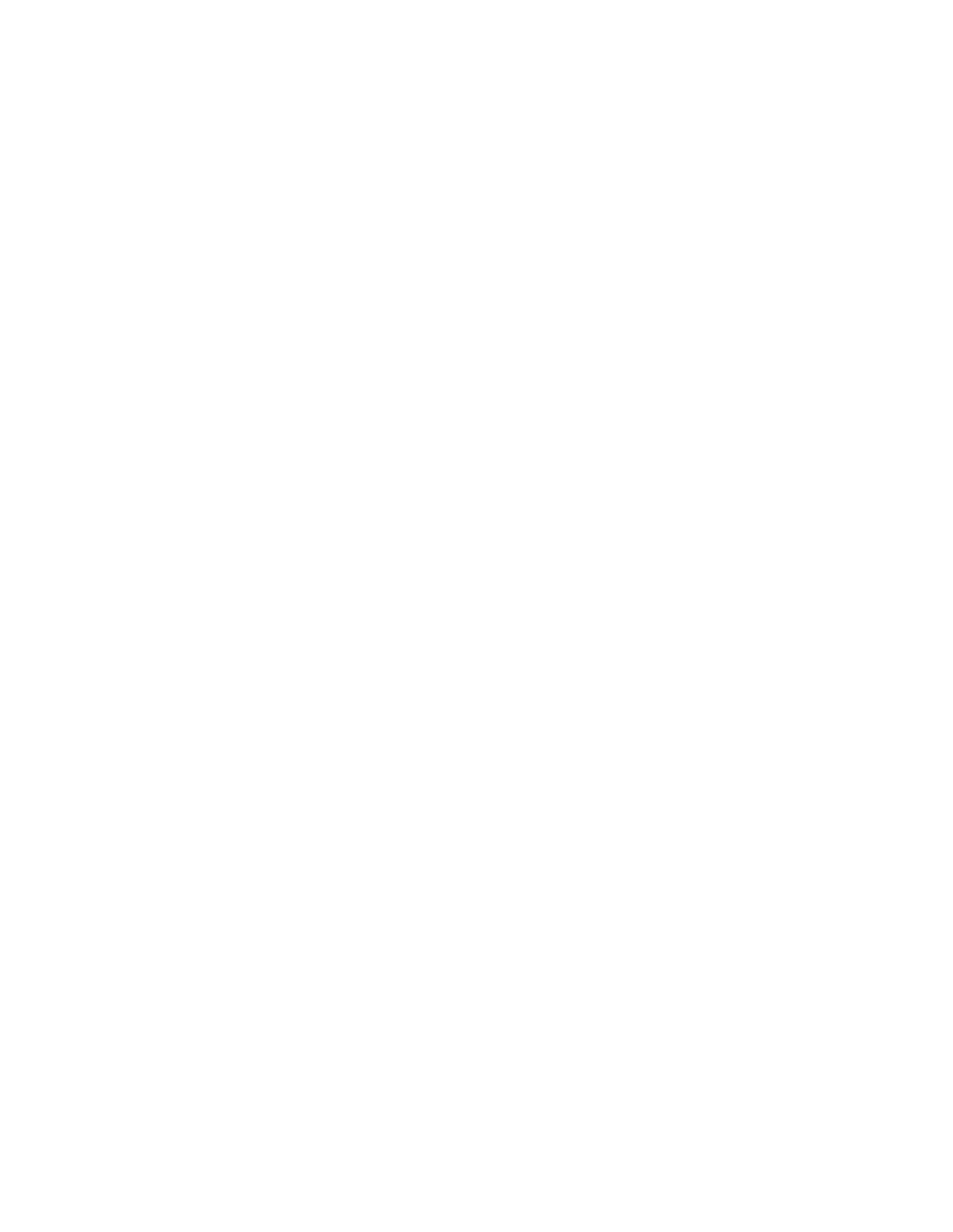#### **Introduction: The Decline of IDA**

The World Bank has developed a remarkably effective fundraising model over many decades in the form of triennial replenishments of the International Development Association (IDA), the arm of the bank that provides grants and highly concessional loans to the world's poorest countries. IDA has raised \$225 billion in donor grant funding since it was founded in 1960. The just-concluded 17th replenishment (IDA-17) resulted in another \$52 billion amassed for IDA's work in low-income countries.

But even as IDA appears to be at the peak of its fundraising prowess, some threats to the model require fundamental thinking by the World Bank and its member countries about the future of fundraising for the bank as a whole—not just IDA, but the International Bank of Reconstruction and Development (IBRD), the International Finance Corporation (IFC), and the Multilateral Investment Guarantee Agency (MIGA) as well.

First, as the Center for Global Development's 2012 Future of IDA working group demonstrated in striking terms, IDA is successfully working itself out of business, at least under its existing business model.<sup>1</sup> With the graduation of IDA's largest client, India, in this round and earlier graduations of countries like China, the bank will no longer need to raise the same levels of funding for IDA to meet its long-standing mandate—to provide cheap money to countries that cannot afford to borrow on harder terms so that they can implement development programs in partnership with the bank.

All told, estimates suggest that 37 of today's 82 IDA-eligible countries will graduate within the next 12 years, and 41 countries by 2030.<sup>2</sup> With fewer countries qualifying for IDA assistance, we should expect traditional IDA fundraising to decline—if not this year, then certainly in the next replenishment.

Second, the IDA replenishment model continues to depend on wealthy-country donors, just as it did at its inception. Historically, IDA was able to ride a wave of growing foreign assistance budgets and, in many cases, to claim a growing share of those budgets. Now, both increasingly appear to be dead ends. Foreign assistance budgets are not growing, and IDA's share among the large donor budgets is declining. Even as a share of donors' *multilateral* contributions, IDA is no longer as dominant. Most notable this year, the Global Fund has surpassed IDA as the largest multilateral claim on the US foreign assistance budget.

Finally, IDA's efforts to expand its roster of donors beyond the wealthiest countries are sustained by hope more than experience. The bank has had success in increasing the number

<sup>1</sup> The Future of IDA Working Group, *Soft Lending without Poor Countries: Recommendations for a New IDA* (Washington: Center for Global Development, 2012), [www.cgdev.org/publication/soft-lending-without-poor](http://www.cgdev.org/publication/soft-lending-without-poor-countries-recommendations-new-ida)[countries-recommendations-new-ida.](http://www.cgdev.org/publication/soft-lending-without-poor-countries-recommendations-new-ida)

<sup>2</sup> The Future of IDA Working Group; Rodrigo Salvado and Julie Walz, "Aid Eligibility and Income per Capita: A Sudden Stop for MICs," PAF Working Paper Series 2013/05, Bill and Melinda Gates Foundation Policy and Finance Department, Washington.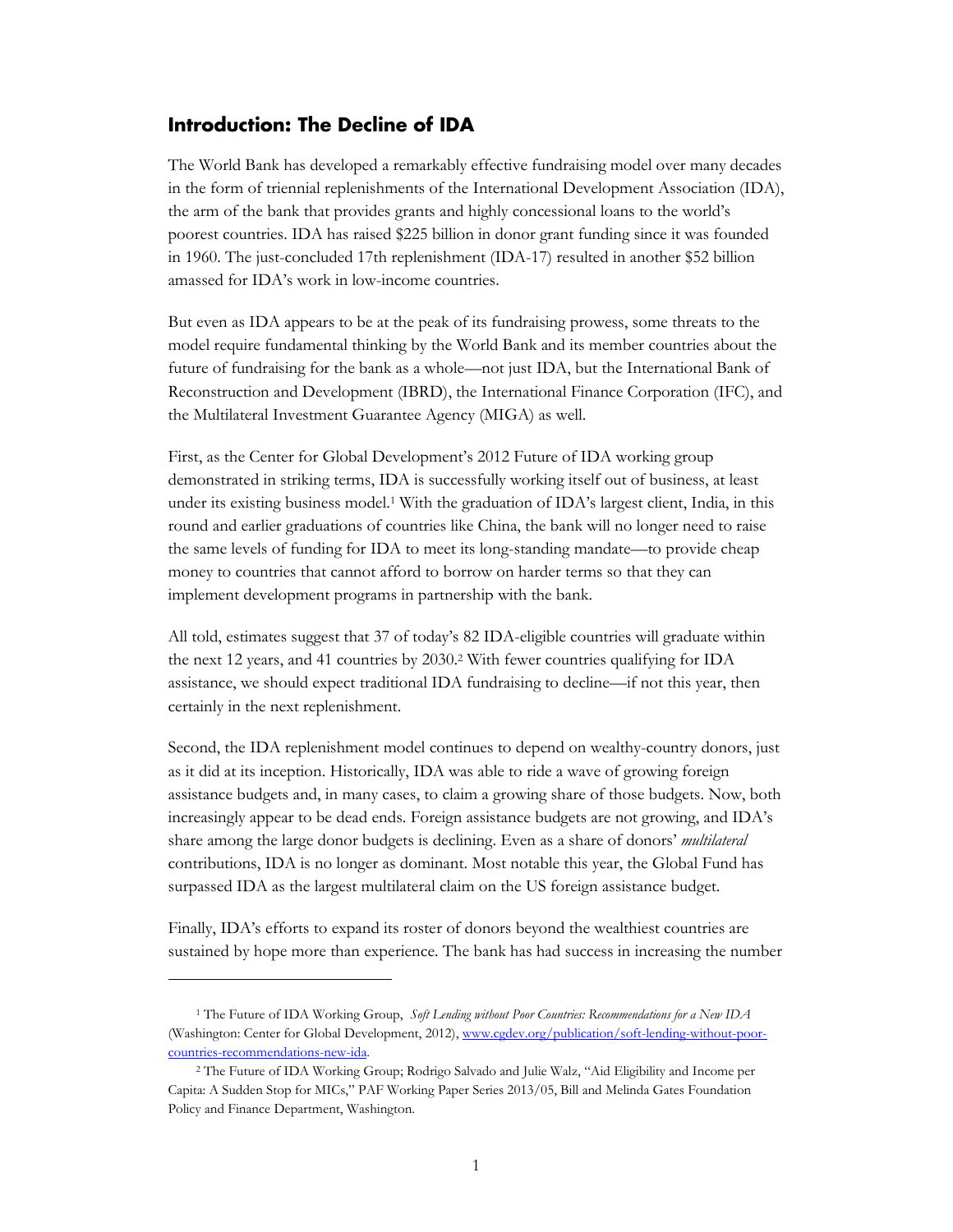of donors in recent years, but the "emerging" or "nontraditional" donors continue to constitute a negligible share of IDA contributions (just 5 percent in the last replenishment). Importantly, comments from targeted countries like China suggest that these countries, many of which continue to borrow from the World Bank, do not see themselves as playing the role of traditional donors.

# **IDA: Not the End of the Story for the World Bank**

Now, if concern about these threats to IDA's fundraising was simply rooted in institutional self-preservation, it would be easily dismissed. In fact, IDA itself isn't even an institution. It's essentially just a way to describe the financial product offered by the World Bank (the institution) to qualifying countries. But the expected decline of the IDA fundraising model *is* a threat to the World Bank itself and, more importantly, a threat to the bank's development mission.

To understand why, consider what success for IDA and IDA countries looks like in the form of IDA "graduation." Countries that are very poor (per capita income of less than \$1,205) and not creditworthy receive assistance from IDA. As these countries succeed economically, hopefully in part due to World Bank assistance, they "graduate" from IDA. To date, 36 countries have graduated, including remarkably successful countries like Korea (IDA class of 1973) and China (IDA class of 1999).

But graduation from IDA does not mean graduation from the World Bank as a whole. Simply put, today's IDA countries are tomorrow's IBRD countries. The terms of financing change, but the continuity to the bank's engagement is highly desirable, with many of the same programs funded by IBRD that had previously been funded by IDA. For example, IBRD has financed successful conditional cash transfer programs in the health and education sectors in the Philippines',<sup>3</sup> just as IDA finances these same programs in countries like Yemen and Malawi—in both cases, drawing on the same staff and expertise.

As a result, more graduations from IDA likely mean more demand for IBRD (and IFC/MIGA) resources. India is a striking example. As part of IDA-17, donors agreed to create a special transitional facility for India so as to facilitate the country's graduation from IDA while recognizing the added strain that graduation would put on IBRD resources. Specifically, India has routinely reached IBRD's single-borrower limit in recent years. India's representatives in the bank have indicated that they aren't concerned about graduation from IDA per se, but they are concerned that limitations on their borrowing from IBRD, combined with graduation from IDA, could trigger a precipitous decrease in overall

<sup>3</sup> Nazmul Chaudhury, Jed Friedman, and Junko Onishi, *Philippines Conditional Cash Transfer Program: Impact Evaluation 2012,* Report Number 75533-PH (Washington: World Bank, 2013), [http://documents.worldbank.org/curated/en/2013/01/17389714/philippines-conditional-cash-transfer](http://documents.worldbank.org/curated/en/2013/01/17389714/philippines-conditional-cash-transfer-program-impact-evaluation-2012)[program-impact-evaluation-2012.](http://documents.worldbank.org/curated/en/2013/01/17389714/philippines-conditional-cash-transfer-program-impact-evaluation-2012)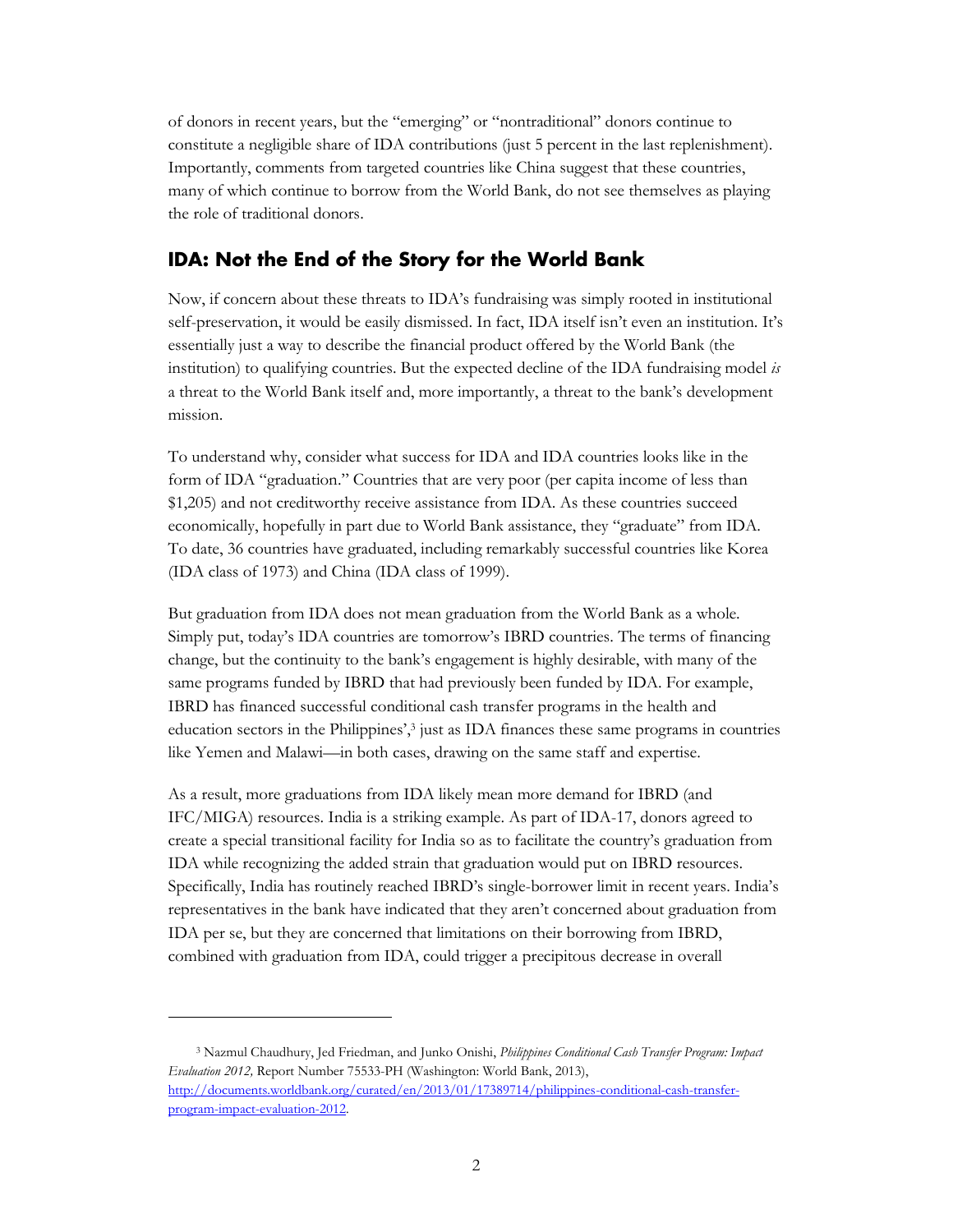assistance from the World Bank in the years ahead. The newly created IDA transitional facility represents a clever, though temporary, solution to this problem.

Soon enough, India will transition out of the IDA transitional facility, joining a steady stream of IDA graduates that are placing new demands on the World Bank's non-IDA resources. Also, what about those resources and the World Bank's ability to increase them to meet higher demand? The IBRD experience, which holds for IFC and MIGA as well, demonstrates just how constraining the current model is.

Since the bank's inception, it has secured just less than \$12 billion in member-country contributions for the IBRD—a modest sum stacked up against IDA's \$225 billion. <sup>4</sup> Yet these contributions are used very differently and, as a result, enable the IBRD to provide a level of assistance on par with IDA. Annual assistance for IDA countries today is about \$15 billion, equal to the current sustainable annual lending level at the IBRD.<sup>5</sup> The difference is that IBRD operates on a capital model, with member countries' \$15 billion in capital contributions leveraged nearly fourfold by the bank's ability to borrow in capital markets.<sup>6</sup> This model depends in part on IBRD's ability to lend on harder terms to countries that are creditworthy enough to borrow on those terms, something IDA cannot do. 7

While the IDA and IBRD financial models are different in obvious and necessary ways, one consequence is that the World Bank has become much more adept at raising funds from its member countries through the IDA channel than through the IBRD channel, where such fundraising hasn't been as important.

In fact, the IBRD has had only four fundraising episodes ("capital increases") in its 68-year history, compared with IDA's 17 rounds of fundraising over 53 years. IBRD capital increases have been ad hoc in nature and have tended to follow (and respond to) external economic shocks, whether the post-Lehman global financial crisis or the debt crises that preceded the 1989 capital increase. 8

<sup>4</sup> The \$12 billion represents "paid-in" capital. There is also an accumulated commitment of contingent or "callable" capital, but callable capital commitments do not have an impact on the budgets of contributing countries. For our purposes, a dollar of paid-in capital has the same budgetary impact as a dollar of IDA contributions.

<sup>5</sup> Cumulatively, the IBRD has provided \$524 billion in assistance over a 65-year period (1945–2010), and IDA has provided \$221 billion in assistance over a 50-year period (1960–2010).

<sup>6</sup> In contrast, IDA operates largely on a grant-based model. Donors provide grant resources to IDA, and in turn, IDA uses this funding to support highly concessional (0 percent interest, 40-year repayment period) loans and grants.

<sup>7</sup> IBRD prices its loans based on its own cost of borrowing plus some measure of administrative expenses.

<sup>8</sup> See Devesh Kapur, John P. Lewis, and Richard Webb, *The World Bank: Its First Half Century, Volume 1* (Washington: Brookings Institution, 1997).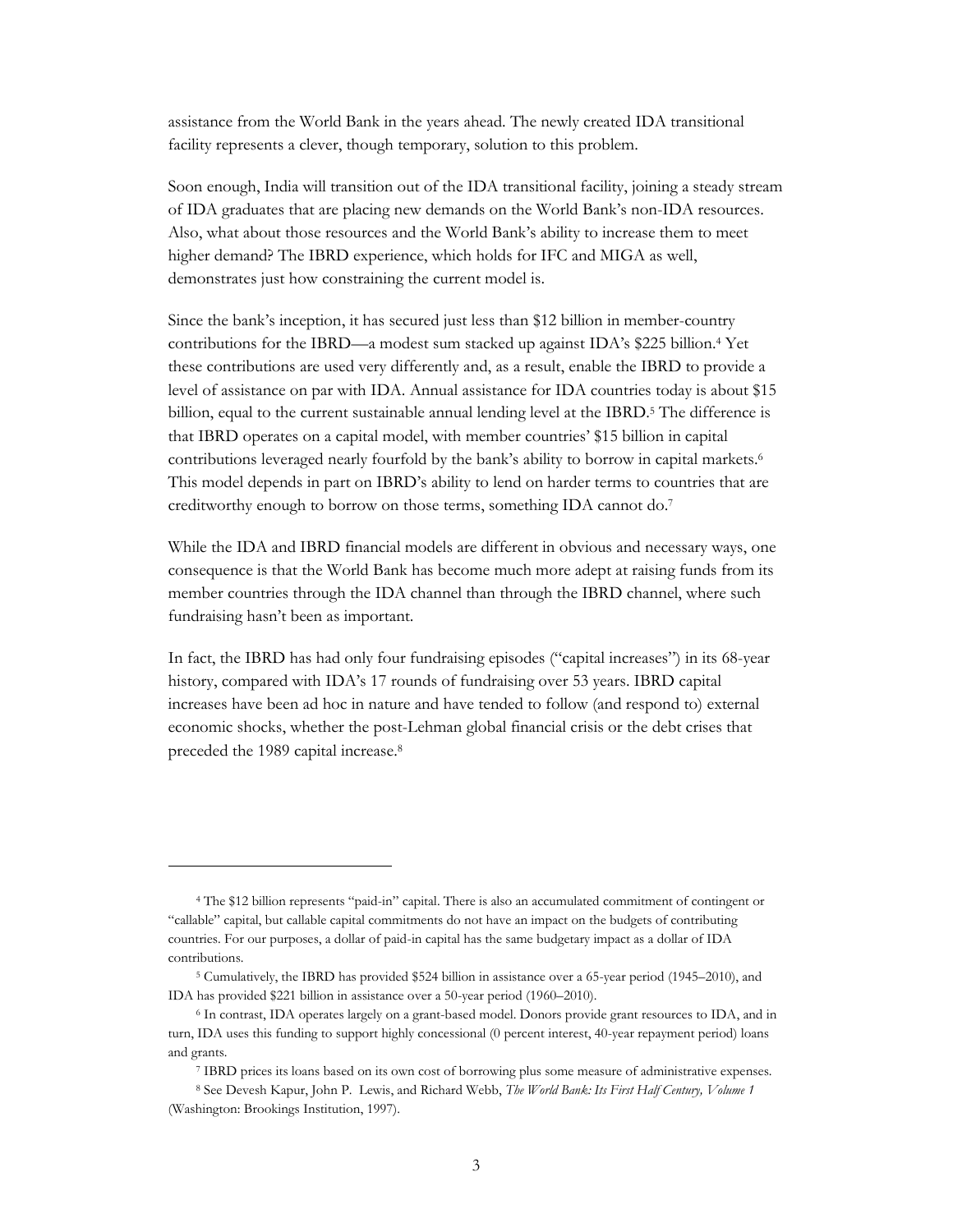#### **Fundraising as a Governance and Policy Tool**

As a result of these limited and sporadic episodes, capital increases have lacked the structure and continuity that come with scheduled IDA replenishments. Without such architecture in place, they have also lacked the depth of policy discussion and decision making that is the hallmark of the IDA replenishment process.

Despite the efforts of some major shareholders to set a policy agenda alongside the 2010 IBRD capital increase, the strategy that emerged ("New World, New World Bank Group") was largely a reiteration of what the bank was already doing, vague in articulating new commitments, and as a result quickly forgotten.<sup>9</sup> The predominant attitude among shareholders and bank management at the time was that the capital increase was strictly a financial measure made necessary by the global financial crisis.<sup>10</sup>

This attitude contrasted sharply with the parallel discussions associated with the IDA-16 replenishment, where member-country representatives were negotiating elements of a threeyear policy agenda for the bank's IDA work. These negotiations led to the creation of a crisis response window within IDA as well as a deepening and refinement of IDA's results framework, among other policy outcomes.

Policy setting within the IDA replenishment has had considerable reach into other arms of the institution. Current World Bank policies and approaches on results measurement and reporting have their origins in IDA, and replenishment decisions in recent years have extended to the allocation of IBRD and IFC net income. More controversially, common IDA and IBRD environmental safeguards resulted from efforts by the US Congress to use the leverage of funding for IDA to obtain new environmental procedures at the bank. The so-called Pelosi amendment detailed the circumstances under which the US executive director could vote in favor of a World Bank project at the board based on the congressional authors' view of appropriate environmental assessments. Subsequent to the amendment's passage in 1989, the US Treasury sought an agreement among IDA donors during IDA-9 that would bring the World Bank into compliance with the Pelosi amendment's conditions.<sup>11</sup> The eventual IDA-9 agreement resulted in a major revision of the World Bank's procedures in 1991.

<sup>9</sup> After one six-month follow-up report to the Development Committee (the highest governance body for the World Bank) after the strategy was adopted in April 2010, the topic fell off the of the committee's agenda entirely.

<sup>10</sup> In response to the crisis, the IBRD tripled its annual lending level using existing capital. The infusion of capital from shareholders was intended to provide a smooth path back to a sustainable equity-to-loan ratio without a drastic reduction in annual lending during the postcrisis period.

<sup>11</sup> See Kathryn C. Lavelle, *Legislating International Organization: The US Congress, the IMF, and the World Bank* (Oxford University Press, 2011).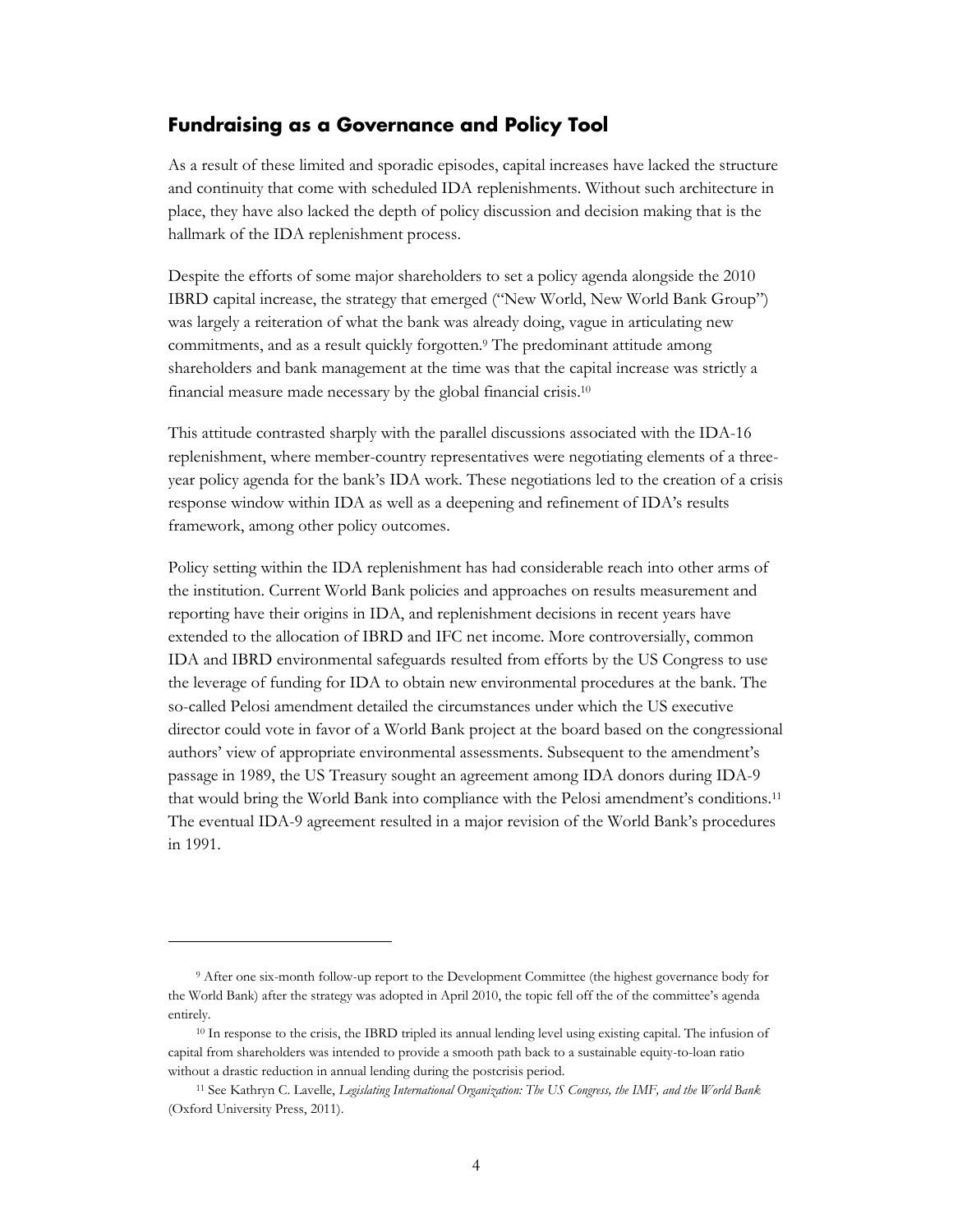#### **The Politics of Capital Increases**

The very limited use of capital increases as a policy tool by shareholders is also explained by the desire of many of the bank's shareholders to keep capital increases themselves very limited. Locations like the US, UK, and Japan have long viewed capital increases as far more politically problematic than IDA replenishments. This is not due to financial burden per se. The United States, for example, contributes about \$1.4 billion a year to IDA, compared with just \$187 million a year (over five years) for the IBRD's current capital increase.

Instead, these countries have been reluctant to provide (and to ask their national governments to approve) direct financing, however modest, to the arm of the bank that supports middle-income countries, particularly when the largest IBRD borrower is China.

In reaction to the 2010 capital increase, one US congressman had this to say:

We are being asked to authorize nearly a billion dollars of taxpayer money for the World Bank. And on the margin, obviously, any dollars we spend are 100 percent borrowed. And there is a little irony there that we would borrow this money from the Chinese, the Indians, and the Brazilians to put into a bank to loan to the Chinese, the Indians, and the Brazilians. That irony is not lost on me.*<sup>12</sup>*

More fundamentally, political tensions arise due to a prevalent view in Western countries that some of the large IBRD borrowers are an economic threat and the source of a growing number of trade and other policy conflicts. For example, when the Obama administration sought congressional approval for the 2010 IBRD capital increase, Treasury officials faced aggressive questioning over the World Bank's role in financing projects in Argentina, a country that had long-standing disputes with US investors related to the country's historic debt default in 2001. In response to this pressure, and to preserve support for the capital increase at the World Bank and the Inter-American Development Bank, the administration announced its opposition to virtually all World Bank and IDB engagement in Argentina.

Of course, the sporadic nature of capital increases tends to reinforce the challenges associated with them. For countries like the United States, there is a budgetary hurdle associated with any new spending item relative to ongoing spending, particularly at a time of flat or declining federal budgets. Funding for IDA has been included in the US budget virtually every year since IDA's inception. In contrast, the 2010 IBRD capital increase appeared in the fiscal year 2012 budget as a new spending item and will disappear again after a five-year pay-in period.

For the United States, sporadic capital increases have also meant large investments of time and effort to win congressional support for a measure that will expire in a few years' time.

<sup>12</sup> Congressman John Campbell, hearing before the Subcommittee on International Monetary Policy and Trade, House Financial Services Committee, July 27, 2011.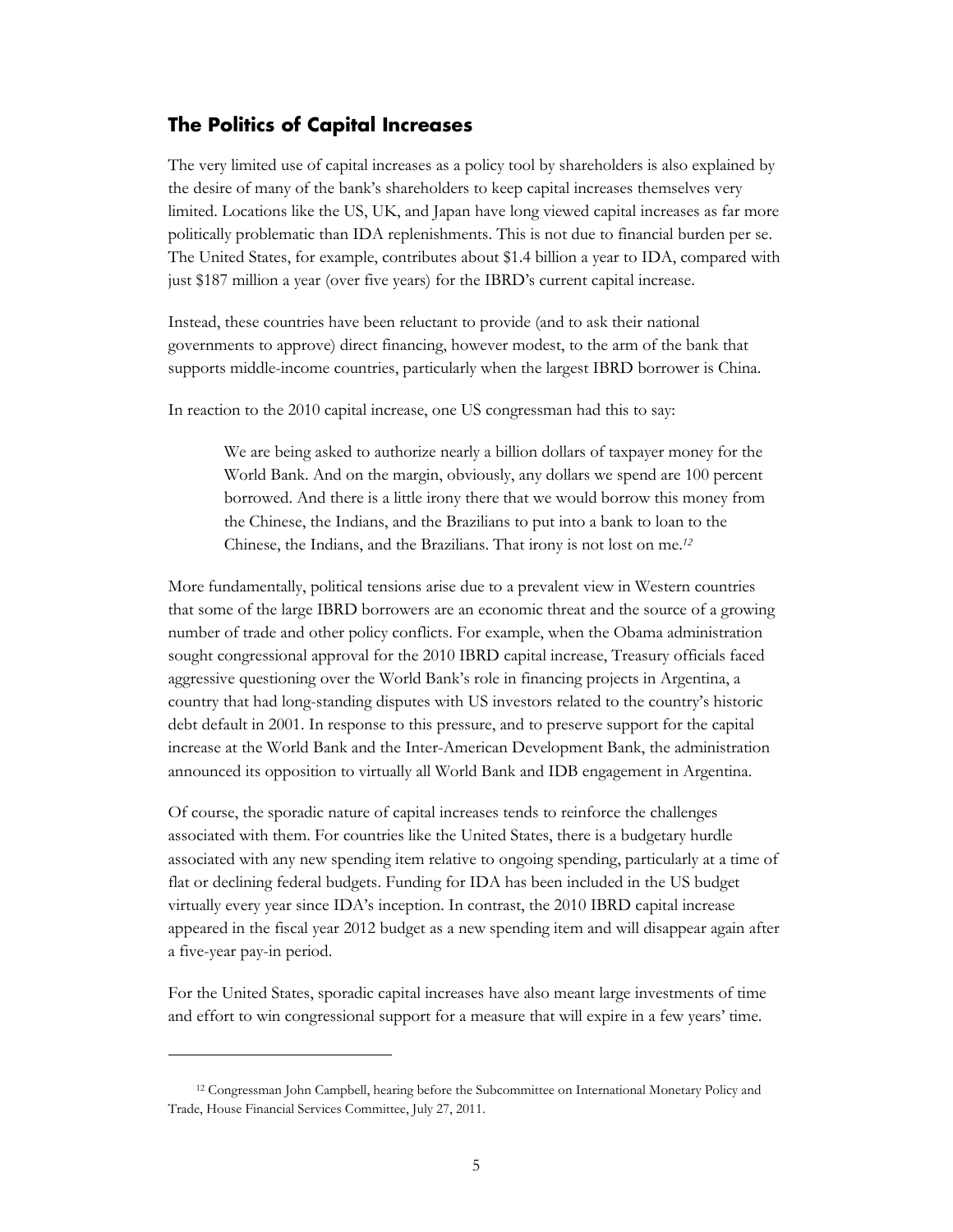Despite the political challenges associated with the 2010 capital increase, the Obama administration was successful in winning congressional approval. Yet, the legislative decision makers who were convinced of the case are no longer called upon to remain committed to the case just a few years later. As a result, any future effort to win approval for a capital increase will effectively mean starting anew with countless meetings, phone calls, hearings, and documentation.

### **From Bigger to Smaller**

These trends point to a future in which the World Bank as a whole will see a steady decline in shareholder financial support as IDA fundraising declines and the ad hoc nature of capital increases continues. There is some risk that the institution will simply shrink in the absence of ongoing financial support from shareholders. In fact, that was the adopted path for the IBRD following the 2010 capital increase, as reflected in work done for the Development Committee:

The IBRD has presented a post-crisis lending scenario where *nominal* annual commitments from FY13 onwards return to \$15 billion, its average level in *real* terms for the decade prior to the current crisis. This figure is not a demand assessment.… It balances considerations for the expected post-crisis global economic environment, the WBG's [World Bank Group's] vision for its roles in the post-crisis world, and the effort to minimize the burden on shareholder governments and their taxpayers. [italics added]*<sup>13</sup>*

Paradoxically, in the context of a capital *increase*, the bank and its shareholders agreed that the IBRD would shrink in real terms beginning in 2013.<sup>14</sup> Not coincidentally, in this environment many of the World Bank's biggest borrowers, under the auspices of the BRICS, began to talk publicly about a new development institution (the "BRICS Bank"), where the political and financial constraints of nonborrowing members would not be an issue.

### **And From Smaller Back to Bigger**

 $\overline{a}$ 

Yet, just three years after agreement on the capital increase that would shrink the World Bank, the institution's new president Jim Yong Kim has now shifted dramatically to counter the possibility of decline with a host of measures aimed at boosting capital, including cuts to

<sup>13</sup> "Review of IBRD and IFC Financial Capacities," prepared by staff of the World Bank for the Development Committee, April 24, 2010.

<sup>14</sup> In financial terms, the role of the capital increase was to allow for a smooth transition from high levels of crisis lending (\$40 billion annually) to "normal" lending of \$15 billion. Absent the new capital, the bank would have been forced to scale back lending abruptly. However, little discussion occurred at the time about the longterm implications of the very modest "once in a generation" capital increase. Although the supporting documentation was clear enough that this was a decision to shrink the institution, this did not feature in the public characterization of the capital increase.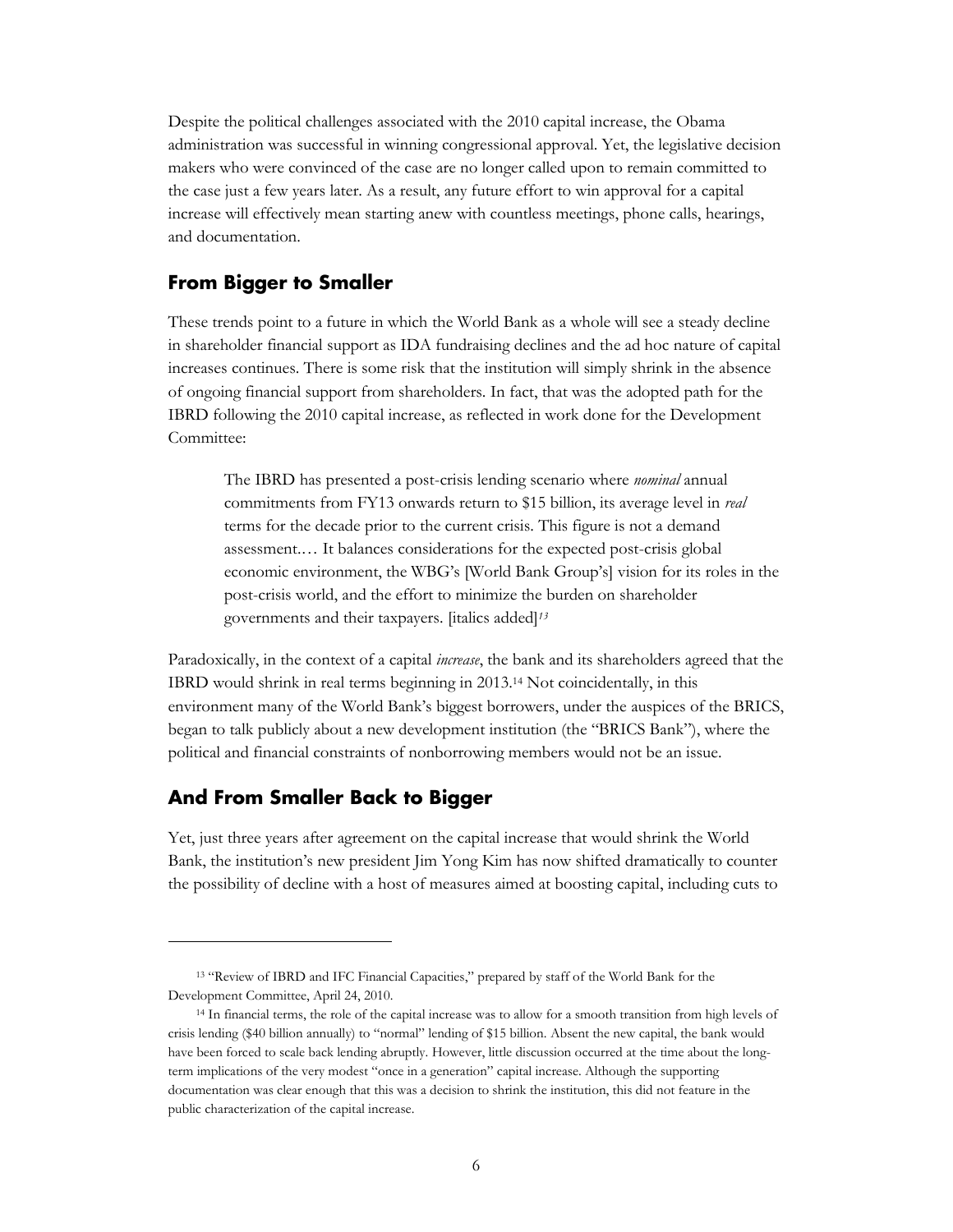the administrative budget, more fee-for-service business, and higher charges on loans.<sup>15</sup> Absent from this list is any consideration of future capital increases, an oddly self-imposed constraint at a time when bank officials are suggesting informally that they would like to identify enough additional capital to allow for sustainable lending to increase by two-thirds.

It may be possible for the World Bank to pursue measures other than traditional capital increases in order to expand—rather than contract—financially. But vague assertions about new business lines and leveraging the financing of institutional investors and sovereign wealth funds are a reminder that many of these proposals are untested.

Further, measures like budget cutting and higher loan pricing themselves will be made more difficult politically by keeping additional capital off the table. While nonborrowing countries might embrace these measures, the bank's borrowers, who make use of the services that will be squeezed by budget cuts and who will be called upon to pay higher loan charges, will be unhappy that *all* of the bank's shareholders are not being asked to contribute to the capitalraising effort.

# **World Bank Shareholders, Particularly the Rich Ones, Have the Most to Lose**

For the institution, the clear rejection<sup>16</sup> of a capital increase at this stage no doubt reflects some judgment about the political constraints of the nonborrowers. Yet, it is these countries that may have the most to lose from a World Bank that no longer depends on their financial support.

A development institution that no longer looks to its shareholders for financing will also be less beholden to their policy agendas. This carries the greatest risk for the nonborrowers, 17 but it holds for the shareholders as a group. Far more important than the jockeying of individual shareholders to impose their policy agendas, the ability of the bank's members to *collectively* guide a policy agenda will be weakened without a critical mass of routine financing from this group. As a result, not only will the World Bank's shareholders suffer, but the institution itself will suffer. Certainly the problems identified with the proliferation of trust funds<sup>18</sup> within the World Bank demonstrate the downside of the alternative, in which the

<sup>15</sup> Sandrine Rastello, "World Bank Intends to Boost Lending with Existing Capital," *Bloomberg*, October 25, 2013, [www.bloomberg.com/news/2013-10-25/badre-says-world-bank-aims-to-boost-lending-with-current](http://www.bloomberg.com/news/2013-10-25/badre-says-world-bank-aims-to-boost-lending-with-current-capital.html)[capital.html.](http://www.bloomberg.com/news/2013-10-25/badre-says-world-bank-aims-to-boost-lending-with-current-capital.html)

<sup>16</sup> Sandrine Rastello.

<sup>&</sup>lt;sup>17</sup> The borrowers, at least the large borrowers, would retain some degree of influence within the bank by virtue of their borrowing. One explanation for China's sustained borrowing from the IBRD (versus technical assistance and knowledge transfer delivered without financially unnecessary borrowing) is that it provides the country a greater degree of political influence within the bank.

<sup>18</sup> Independent Evaluation Group, *Trust Fund Support for Development: An Evaluation of the World Bank's Trust Fund Portfolio* (Washington DC: Independent Evaluation Group [World Bank Group], 2011).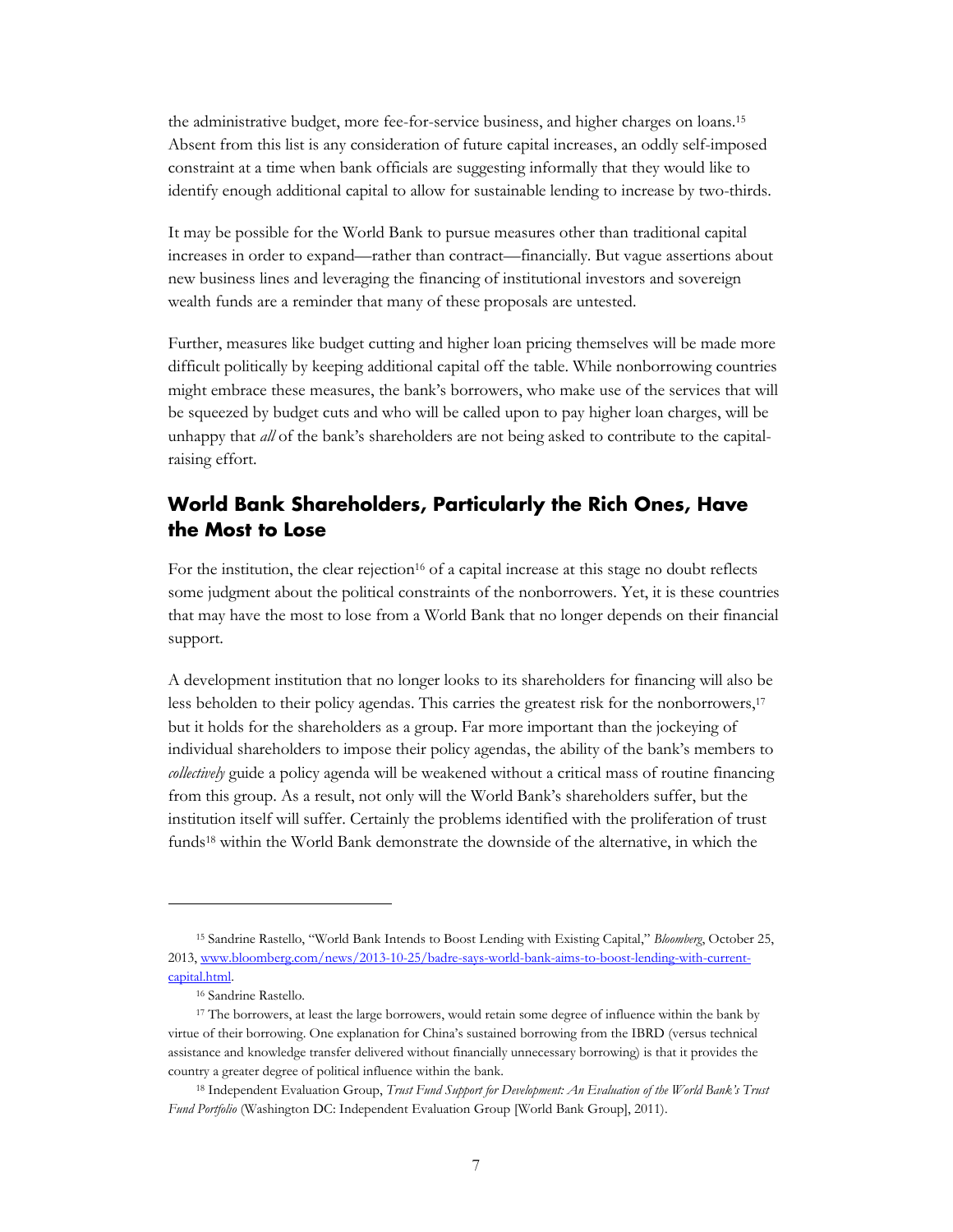institution pursues new and diverse sources of financing outside of the core governance arrangement.

Consideration of a new global infrastructure facility<sup>19</sup> points the bank further in this direction and highlights the risks of this approach. Infrastructure investment is a core function of the World Bank and responds to a compelling development need in the bank's client countries. But the bank's delivery of "infrastructure" through IDA and IBRD represents a wider range of activities than simply financing individual projects. For example, an IBRD investment in power generation in a country may well be accompanied by a package of renewable energy investments, technical assistance on energy-sector policy, and a set of commitments by the client government to pursue energy subsidy reforms. Too much reliance on new, stand-alone facilities, whether small trust funds or a large-scale global infrastructure facility, jeopardizes the bank's ability to deliver a comprehensive package of assistance in a coherent manner.

Of course, a choice to pursue fundraising through nontraditional channels does not mean a collapse of governance in the World Bank. The bank's resident board of directors serves an important governance function, but it does so with significant shortcomings and would prove a poor substitute for governors-level engagement on funding decisions, whether money for IDA or more capital for the IBRD and IFC. Under current arrangements, the board is largely focused on the day-to-day business of the bank, with much of the agenda taken up by loan and project approvals. In contrast, the attention paid by member-country capitols (typically finance ministries) to decisions about the World Bank's core finances provides a unique focus, independence (from bank management), and discipline to biggerpicture policy discussions.

### **How Big a Bank?**

 $\overline{a}$ 

For the purposes of this essay, *how* the World Bank fundraises, with its governance and structural implications, matters more than *how much* the bank fundraises. The question of how much requires detailed consideration of the external environment, the economic and political dynamics within the bank's borrowing countries, and cost analysis of the broader development goals set by the institution's shareholders.

As I've stated elsewhere, <sup>20</sup> one should be suspicious of multilateral development bank demand analyses, which are highly malleable and tend to be tailored to meet the objectives of the moment. The World Bank's own "bottom-up, country-by-country" forecasts of IBRD borrowing demand pointed to steady-state demand of \$15 billion annually as recently as this

<sup>19</sup> Natasha Brererton-Fukui, "World Bank to Set Up Global Infrastructure Facility," *The Wall Street Journal.*  September 6, 2013, [http://online.wsj.com/news/articles/SB10001424127887324577304579058660663794356.](http://online.wsj.com/news/articles/SB10001424127887324577304579058660663794356) 

<sup>20</sup> Scott Morris, "Verging on Merging at the Inter-American Development Bank," CGD Essay, Center for Global Development, Washington, 2013, [www.cgdev.org/publication/verging-merging-inter-american](http://www.cgdev.org/publication/verging-merging-inter-american-development-bank)[development-bank.](http://www.cgdev.org/publication/verging-merging-inter-american-development-bank)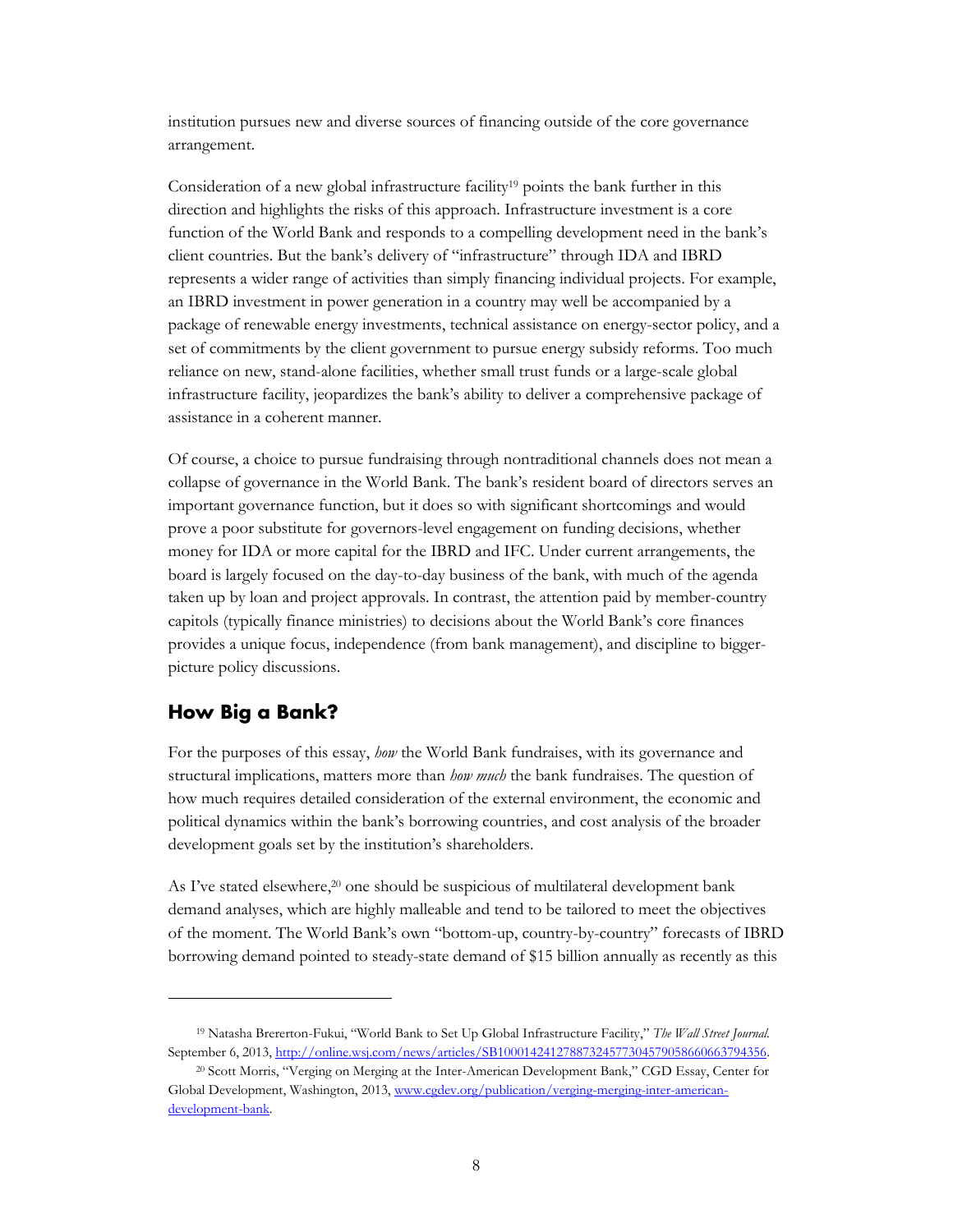past spring. Somehow these forecasts precisely matched the sustainable-lending level for the institution given existing capital.

Nonetheless, the World Bank strategy, endorsed by the bank's shareholders, now clearly points to higher lending, possibly as much as \$25 billion a year. Having endorsed the strategy, these same shareholders should embrace a growth strategy that keeps their governance role intact by ensuring ongoing financial support. To do so, they will need a different model to work with.

# **A Bank Resource Review**

The World Bank should move now to avoid a growing isolation from its shareholders and a growing divide between the financial ambitions that support its core mission and the reality of its core fundraising channels. Perhaps counterintuitively, the boldest steps in this direction would be to declare IDA-17 the last stand-alone replenishment and, within three years, to lay the groundwork for a new bank-wide resource review (BRR) exercise.

The BRR would be modeled on the IDA replenishment itself, as well as the European Bank for Reconstruction and Development's capital resource review (CRR),<sup>21</sup> an exercise conducted every five years in which the institution's shareholders consider capital adequacy alongside strategic objectives for the subsequent five-year period.

Key elements of the BRR:

- A year-long series of meetings would be held at the governors' deputies level, 22 organized according to the country constituencies represented in the World Bank Governors' Development Committee.
- The meetings would be organized around an overarching prospective strategy for the World Bank Group, with individual sessions focused on discrete policy topics. World Bank management would be charged with generating the substantive papers that would form the basis of discussion and decision making by the governors' deputies.

<sup>21</sup> European Bank for Reconstruction and Development, "Capital Resources Review," last updated November 15, 2010, [www.ebrd.com/pages/about/policies/capres.shtml.](http://www.ebrd.com/pages/about/policies/capres.shtml)

<sup>&</sup>lt;sup>22</sup> Although the EBRD's CRR provides the clearest model for joining the consideration and approval of a multiyear strategy with consideration of the bank's capital needs, in one key respect the CRR falls short. The EBRD conducts the CRR through a hybrid governance mechanism, defined as a series of "special" meetings of the resident board of directors, to which governors' representatives are invited. The result is an unwieldy and confusing mix of board directors and participants from capitols. During the previous CRR were instances of representatives of the same country offering conflicting views in the same negotiating session.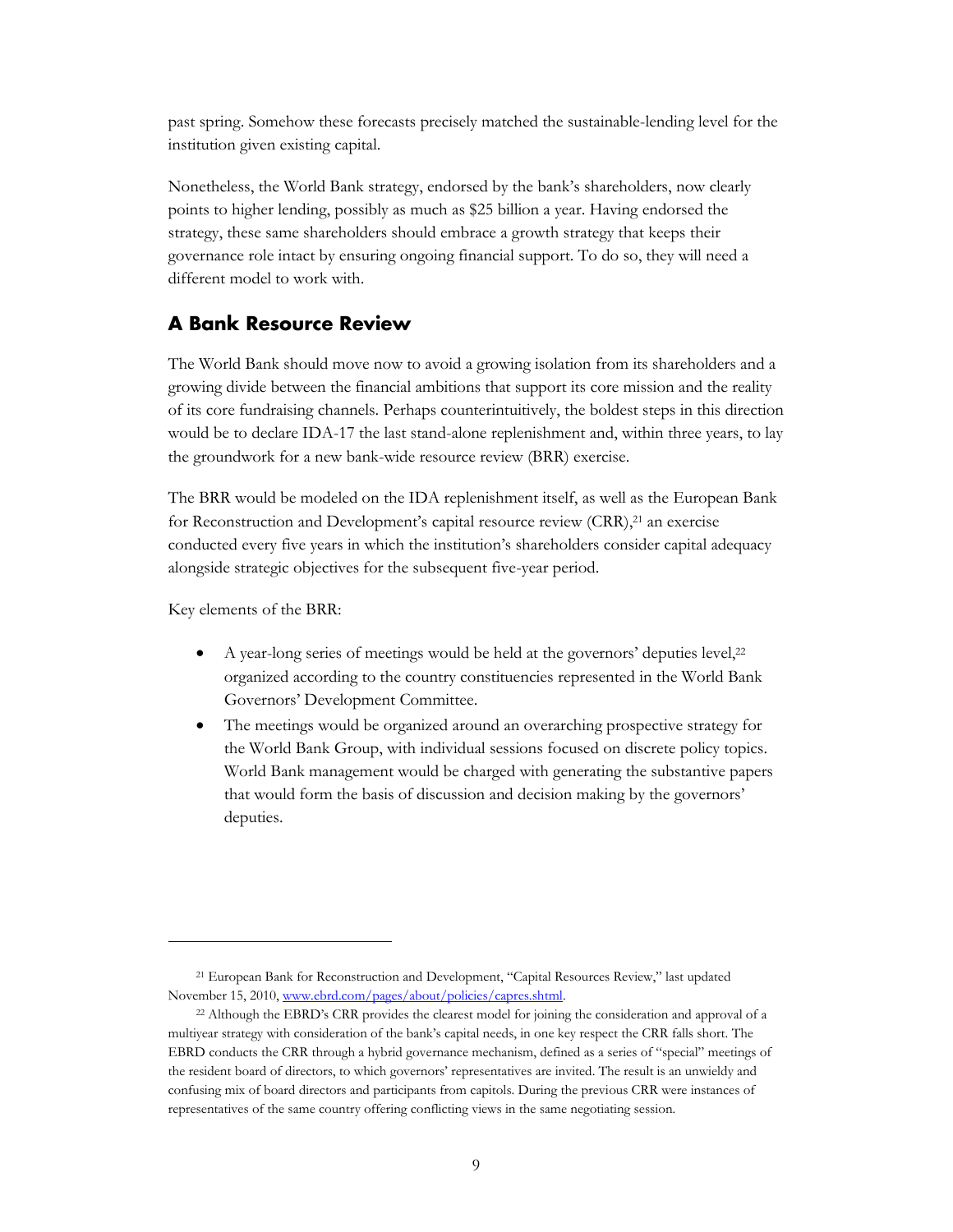- The meetings would culminate in a decision by governors at the World Bank annual meetings to adopt a multiyear strategy for the World Bank Group joined with funding decisions for the specified time period across the bank's functions. Funding outcomes could include a sliding scale of support for IDA, as well as additional capital for IBRD and IFC. Of course, it could also mean no additional funding. The long-standing EBRD CRR exercise has only rarely led to capital increases, though the institution has a much narrower geographic and sectoral mandate than the World Bank.
- The Development Committee itself would take on a more robust decision-making role and would effectively be the decision-making body at the culmination of the negotiations.
- Initially, the BRR exercise would work within the World Bank's existing institutional structure, such that governors might decide on a package that is partially an IDA replenishment and partially a capital increase for the other arms of the institution. Over time, the BRR itself might facilitate structural changes within the institution and could certainly accommodate such changes—for example, relying on the IBRD capital model for all borrowing countries, with a less prominent IDA-like grant component where needed.

#### Key benefits:

- Under the BRR, the World Bank Group would for the first time have a model that joins policy direction and fundraising across all the arms of the institution under a single exercise. The prospect for funding commitments would drive the focus and effort that has defined IDA replenishments while extending the reach across the organization.
- The BRR would be an improvement on the IDA replenishment model in the number and composition of participants. There were 52 donor country and 12 IDA country participants in the last IDA replenishment. Hosting 64 participants in a single policy discussion proves unwieldy in practice, and there is a clear bias in favor of donor-country participants in the composition. The BRR would rely on a far more manageable 25 participants and a composition that is more balanced between borrowers and nonborrowers.<sup>23</sup>
- More flexible fundraising will mean more flexible programming. Long-standing proposals like IDA buy-downs of IBRD lending<sup>24</sup> would be easier to contemplate

<sup>23</sup> Although Development Committee representation rotates within constituencies, some of which have a mix of borrowers and nonborrowers, the overall composition is roughly half borrowers and half nonborrowers.

<sup>24</sup> Ben Leo, "Leveraging World Bank Resources for the Poorest: IDA Blended Financing Facility Proposal, CGD Working Paper 214, Center for Global Development, Washington,

[www.cgdev.org/publication/leveraging-world-bank-resources-poorest-ida-blended-financing-facility-proposal](http://www.cgdev.org/publication/leveraging-world-bank-resources-poorest-ida-blended-financing-facility-proposal-working)[working.](http://www.cgdev.org/publication/leveraging-world-bank-resources-poorest-ida-blended-financing-facility-proposal-working)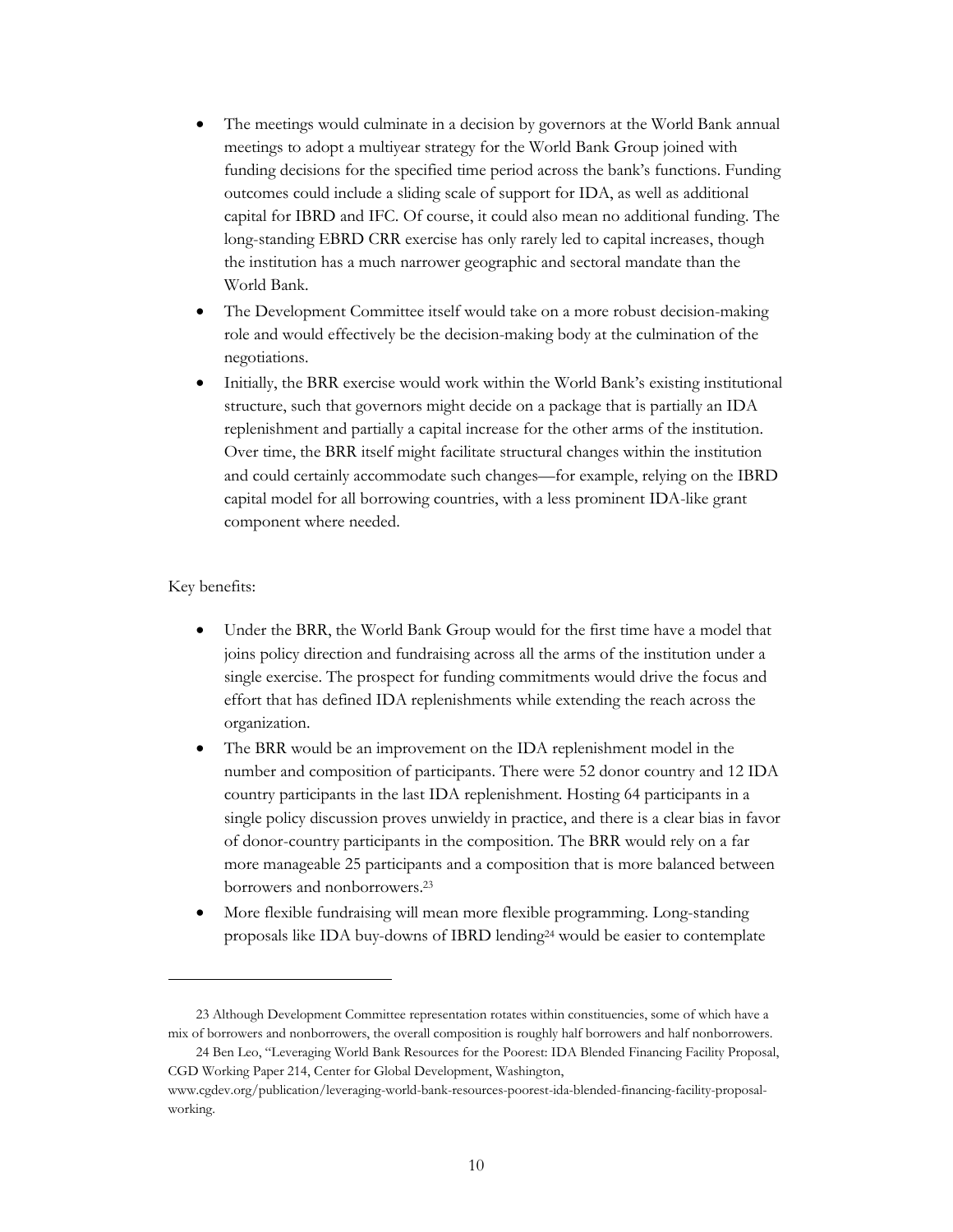under this "everything on the table" approach to financial contributions. And contentious issues like IFC income transfers to IDA would be far less charged since they would be decided in the context of resource decisions for the entire bank. Over time, the bank under the BRR will be able to adjust its relative resource mix to respond to changes in the composition of external demand. This would reflect both the dynamic of IDA countries becoming IBRD countries and also shifts between sovereign and private-sector finance.

- Under a more flexible, less IDA-focused fundraising model, the bank can potentially boost its own lending significantly without any net increase in shareholder contributions. Consider India, whose annual IDA allocation is about \$1.7 billion. Let's assume that India's expected graduation from IDA means a \$1.7 billion drop in IDA demand and a \$1.7 billion increase in IBRD demand. In the IDA context, \$1.7 billion for India can be thought of as a direct draw on donor contributions of roughly the same amount. But in the IBRD, given existing capital leverage, a \$1.7 billion capital contribution would mean more than \$6 billion in additional lending. Again, IBRD's current sustainable lending level is just \$15 billion a year. The simple assumption that donor contributions follow India from IDA to IBRD yields much of the additional capital to support the most ambitious version of the bank's new strategy, not just for India's program but for the IBRD as a whole.
- The BRR would change the mix of contributions from shareholders but would be unlikely to increase the overall burden on shareholders. Consider the United States, which currently provides about \$1.4 billion annually to IDA and \$187 million to support the IBRD capital increase, a total of about \$1.6 billion annually. The fiveyear pay-in period for the capital increase for the IBRD ends in fiscal year 2016, just a year before a new IDA replenishment. Assuming that India's graduation alone implies a 5 percent cut in the US IDA contribution (or \$70 million), combined with a cessation of capital contributions (\$187 million), one could expect US support for the World Bank to decline by at least \$257 million a year starting in 2017. Under the BRR alternative, the United States (and other shareholders) would be able to consider a range of options for maintaining the \$257 million in contributions—that is, maintaining support at prior year levels. Given the relative magnitudes, it is highly unlikely that the bank or other shareholders would be pressing for contributions above this level.
- Further, the BRR would alleviate the budgeting and political challenges shareholders face in accommodating sporadic capital increases. Rather than ad hoc capital contributions that come and go over time, or entirely new requests like the global infrastructure facility, shareholders would face a stable annual commitment to the World Bank, the mix of which might vary from BRR to BRR but would be unlikely to increase in absolute terms over time given the additional leverage that a long-term shift from IDA to IBRD provides. A single contribution to the World Bank, used for various purposes and various countries, would be less politically challenging than separate contributions to IDA and IBRD (with clear lines drawn between lowincome and middle-income countries) have been historically.